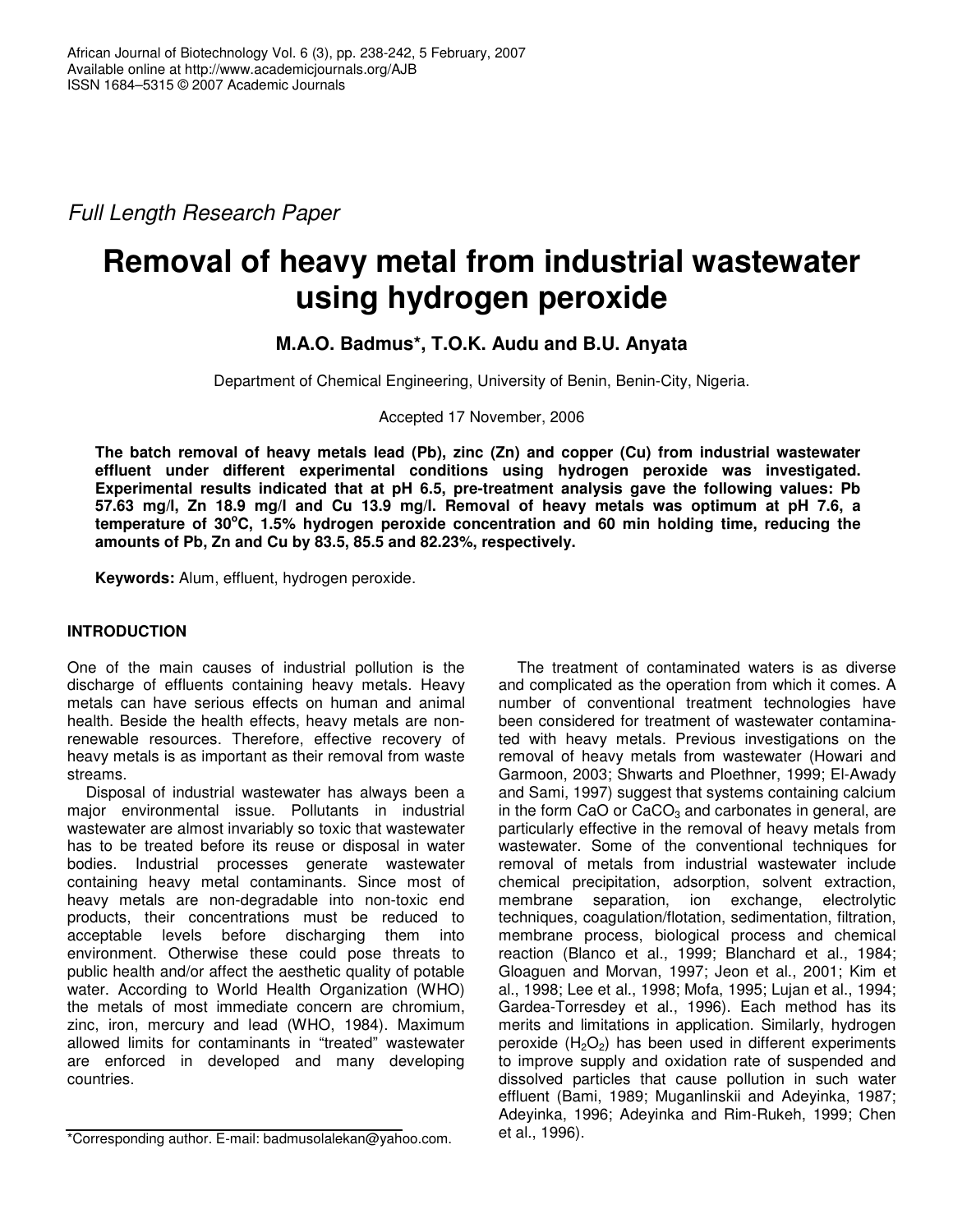Great importance has been attached to the treatment of industrial wastewater effluent since local and international authorities require that wastewaters from industries be treated and made to meet a set standard before it is discharged into the water bodies. Chemical treatment of industrial wastewater is preferable since industrial wastewaters are frequently complex, high in pollutant load and often containing materials toxic or resistant to the organisms on which biological processes depend. Also, chemical treatment systems are more predictable and inherently more subject to control by simple technique and chemicals are usually relatively tolerant to temperature changes.

In the chemical treatment of wastewater, the use of hydrogen peroxide has gained much popularity.  $H_2O_2$  is a powerful oxidizer that looks like water in its appearance, chemical formula and reaction products. Despite its power, it is a versatile oxidant which is both safe and effective. It is one of the most powerful oxidizers known, stronger than chlorine, chlorine dioxide, and potassium permanganate, and through catalysis,  $H_2O_2$  can be converted into hydroxyl radical (OH - ) with reactivity second only to fluorine. However, a review of the literature showed that very little investigation has been conducted to find out the effects of certain factors that contribute to  $H_2O_2$  decomposition in the treatment of wastewater. Such factors include temperature, pH,  $H_2O_2$ dose, etc. Hence, the objective of this work is to investigate the effect of  $H_2O_2$  activated with Cu<sup>2+</sup> on the removal of heavy metal ions in industrial wastewater effluent.

#### **EXPERIMENTAL**

#### **Materials**

Industrial effluent from a brewing industry in Nigeria was collected at the point of discharge into the stream. Materials used for sample collection were pretreated by washing the container with dilute hydrochloric acid and rinsed with distilled water. The containers were later dried in an oven for 1h at 110  $\pm$  5°C and allowed to cool to ambient temperature. At the collection point, containers were rinsed with samples thrice and then filled with the sample, corked tightly and taken to the laboratory for treatment and analysis. All reagents used were of good analytical grade.

#### **Wastewater sample preparation and analysis**

10 ml of the wastewater sample was digested with 50 ml of conc.  $HNO<sub>3</sub>$  for 1 h. Thereafter, 40 ml of HCl was added at ratio 1:1 and digested for about 2 h on a hot plate magnetic stirrer. 1 ml of dilute HCl was further added to the sample and boiled for 1 h, filtered while hot with Whatman No 4 filter paper, washed with HCl and the volume made up to 100 ml with distilled water. The metals (Pb, Zn, and Cu) were determined using Atomic Absorption Spectrophotometer (AAS) Model: Phillip PU 9100 × with a hollow cathode lamp and a fuel rich flame (air acetylene). Sample was aspirated and the mean signal response recorded at each of the elements wavelength.

#### **Wastewater treatment**

**Precipitation of metal ions:** A sample of the wastewater was divided into six portions of equal volumes (500 ml), labeled  $A_1$ ,  $A_2$ ,  $A_3$ ,  $A_4$ ,  $A_5$ , and  $A_6$ . The first portion was further divided into five equal volumes (100 ml), labeled  $A_{11}$ ,  $A_{12}$ ,  $A_{13}$ ,  $A_{14}$ , and  $A_{15}$  and each of the volume was treated with 50 ml of standard alum solution of varying concentrations (10, 20, 30, 40 and 50 ml/l). This was done to assess clarification and sedimentation by precipitation of complex metal ions that can be formed as a result of cation exchange reactions, especially Cu and Zn. Each of the five volumes (chemical and samples) was mixed slowly using a mechanical device for 30 min to create good sample-chemical contact. After this, they were filtered individually through a bed of activated clay and sodium ion exchange. The clarified effluents were collected and pH, Cu<sup>2+</sup>, Pb<sup>2+</sup> and  $Zn^{2+}$  were measured.

**Study of the effect of H2O<sup>2</sup> dose:** The second experiment on the sample was done by dividing the sample,  $A_2$  into five equal volumes labeled  $A_{21}$ ,  $A_{22}$ ,  $A_{23}$ ,  $A_{24}$  and  $A_{25}$  and treating each of the samples with alum concentration with maximum percentage removal in  $A_1$ with the addition of 50 ml of standard volume of  $H_2O_2$  solution of 30% concentration. Each of the five portions of the sample was then treated with the  $H_2O_2$  (0.5, 1.0, 1.5, 2.0 and 2.5%) volume of the effluent. The liquid content of sample- $H_2O_2$  mixture was agitated for 30 min with a mechanical device for effective sample-chemical contact after which it was filtered through a bed of activated clay followed by sodium ion exchange. Clarified effluents were collected and analysed for parameters as in above.

**Study of contact time effect:** The third portion of the effluent, A<sup>3</sup> was divided into five equal volumes,  $A_{31}$ ,  $A_{32}$ ,  $A_{33}$ ,  $A_{34}$  and  $A_{35}$ . Using  $H_2O_2$  concentration with maximum percentage removal in treatment two above, the effect of contact time was determined by keeping the concentration of  $H_2O_2$  constant and agitating each of the samples for 20, 40, 60, 80 and 100 min in order to ensure effective sample-chemical contact. After this, the content was filtered as in treatment one and the resulting clarified effluent was analysed.

**Study of temperature effect:** The fourth portion of the effluent, A<sup>4</sup> was also divided into five equal volumes  $A_{41}$ ,  $A_{42}$ ,  $A_{43}$ ,  $A_{44}$  and  $A_{45}$ . Using the  $H_2O_2$  concentration in treatment two, time with maximum percentage removal in treatment three, the samples were agitated at various temperatures; 10, 20, 30, 40, and 50°C, respectively. After this, the content was filtered as in treatment one and the resulting clarified effluent was analysed.

**Study of pH effect:** A similar procedure was carried out for the fifth portion of the sample,  $A_{51}$ ,  $A_{52}$ ,  $A_{53}$ ,  $A_{54}$ , and  $A_{55}$  and using  $H_2O_2$ concentration with maximum percentage removal in treatment two and pH of 4, 6, 8, 10 and 12 , respectively, for each of the portions. For effective effluent-chemical contact, the mixture was agitated using the best contact time in treatment three. The content was filtered as in treatment one and the resulting clarified effluent was analysed.

**Study of the effect H2O<sup>2</sup> activated with CuSO4:** The last portion of the effluent,  $A_6$  was divided into five equal volumes,  $A_{61}$ ,  $A_{62}$ ,  $A_{63}$ ,  $A_{64}$  and  $A_{65}$  respectively. Using  $H_{2}O_{2}$  concentration with maximum percentage removal in treatment two, the effect of  $H_2O_2$  activated with CuSO<sup>4</sup> (15, 25, 35, 45 and 55 ml) on treatment method was determined by using contact time with maximum percentage removal in treatment three; temperature with maximum percentage removal and pH in treatments four and five, respectively, and agitat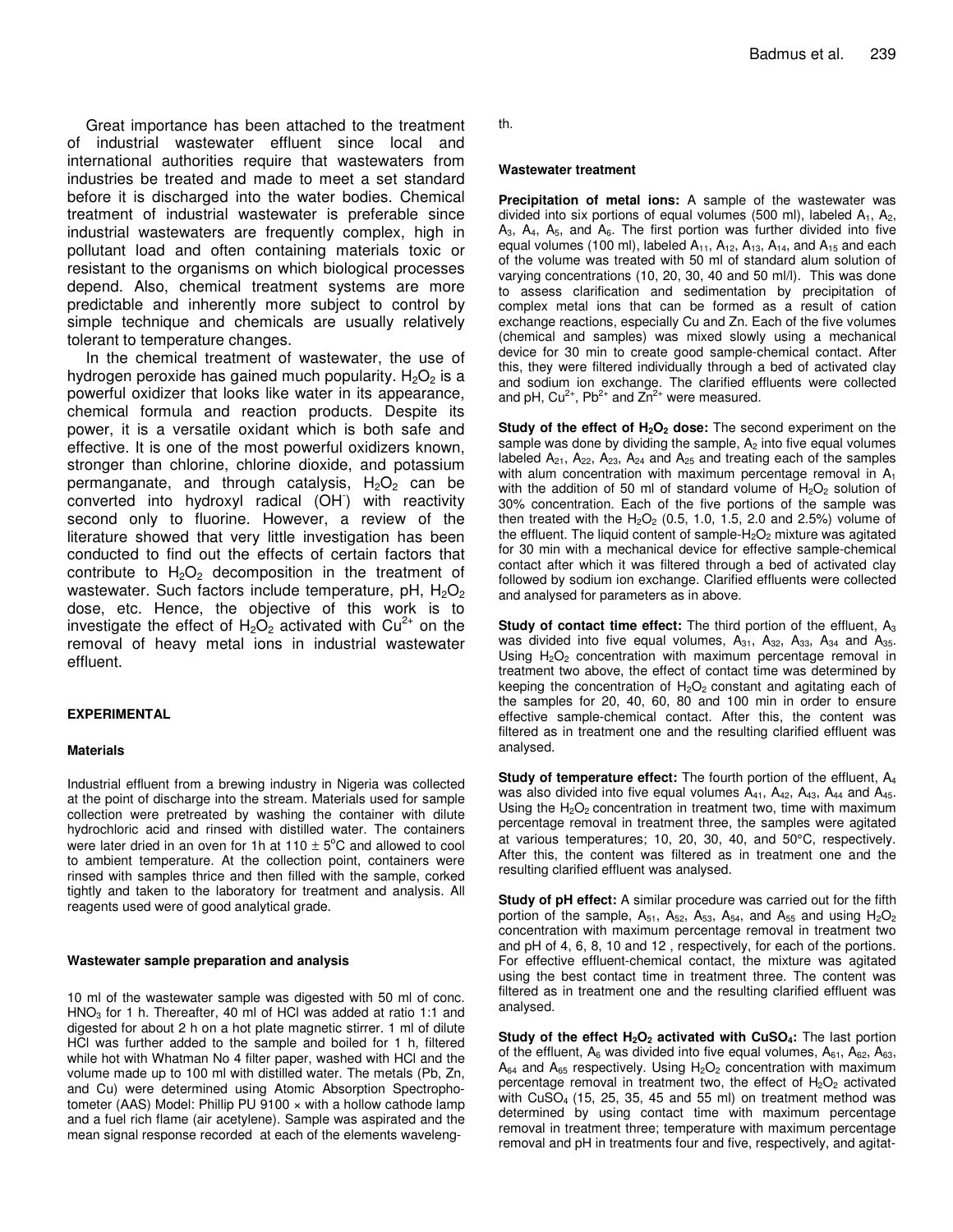ing each of the samples in order to ensure effective samplechemical contact. After this, the content was filtered and the resulting clarified effluent was analysed.

# **RESULTS AND DISCUSSION**

Sample treatment was carried out using alum for clarification while hydrogen peroxide and copper (II) sulphate were used as treatment reagent. Interesting results were obtained using  $H_2O_2$  activated with CuSO<sub>4</sub>. The physico-chemical analysis of the wastewater is presented in Table 1.

| <b>Table 1.</b> Characterization of the effluent wastewater. |  |
|--------------------------------------------------------------|--|
|--------------------------------------------------------------|--|

| <b>Parameter</b>    | Concentration (mg/l) |
|---------------------|----------------------|
| pН                  | 6.5                  |
| $b^{2+}$            | 57.63                |
| $\frac{1}{2n^{2+}}$ | 18.90                |
| $.2+$               | 13.90                |





#### **Analysis after precipitation of metal ions**

Figure 1 depicts the result obtained from treatment one in which the alum-clarified sample was passed through a bed of activated clay and sodium-ion exchange. The results are expressed in term of the percentages of metal ion removal from the water sample. The sodium-ion exchange was used in all the experiments to remove alum traces that may be dissolved in the effluent during clarification, as well as to remove other ions that may cause impurities in the water (Adeyinka and Rim-Rukeh, 1999). Analyses of the effluent showed a reasonable reduction of  $Pb^{2+}$  from 57.63 to 46.58 mg/l (19.17% removal)



**Figure 2.** Quality of effluents obtained from hydrogen peroxide and treatment in a bed of activated clay.



**Figure 3.** Effect of contact time on quality of effluents obtained.

while Zn<sup>2+</sup> was reduced from 18.9 to 16.44 mg/l giving a 13.02% removal.  $Cu^{2+}$  was reduced from 13.90 mg/l to 11.81mg/l (15.04% removal).

# **Influence of hydrogen peroxide**

Figure 2 shows the results of the influence of  $H_2O_2$  dose on wastewater effluents. Analysis of the treatment and the results showed a considerable reduction of  $Pb^{2+}$  $(1.5\% \text{ H}_2\text{O}_2 \text{ conc.})$  from 57.63 to 41.05 mg/l  $(28.77\%$  $r$ emoval), while Zn<sup>2+</sup> was reduced from 18.9 to 14.79 mg/l  $(21.75\%$  removal). Cu<sup>2+</sup> was reduced from 13.9 to 10 mg/l (28.06% removal).

### **Influence of contact time**

Figure 3 represents the percent removal of  $Pb^{2+}$ ,  $Zn^{2+}$  and  $Cu<sup>2+</sup>$  at different contact times. The results showed that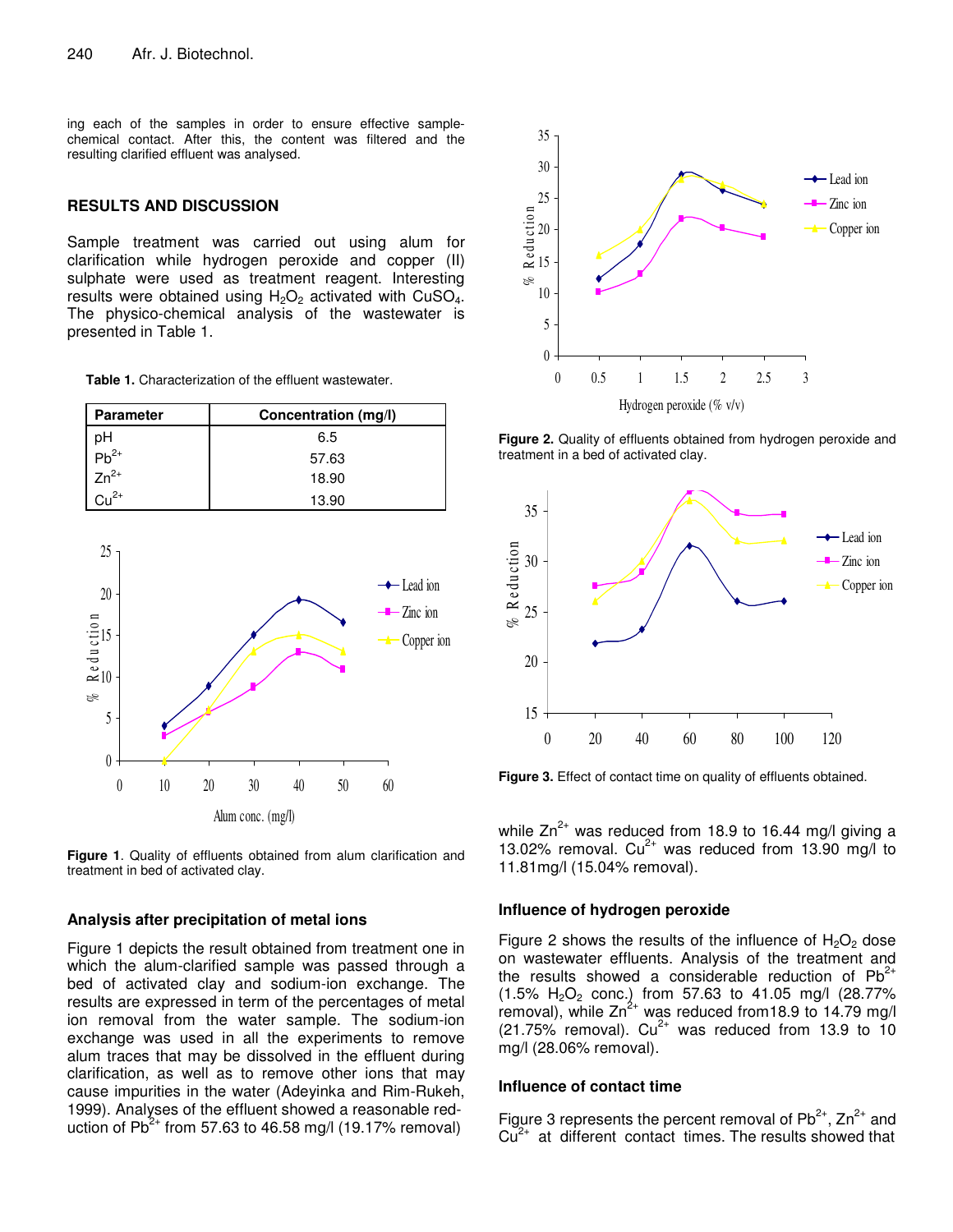

**Figure 4.** Effect of temperature on quality of effluents obtained.



**Figure 5.** Effect of pH on quality of effluent obtained.



**Figure 6.** Effect of hydrogen peroxide activated with copper sulphate on quality of effluent obtained.

 $Pb^{2+}$  removal was more than 31.51% at a contact time of 60 min, while  $Zn^{2+}$  and  $Cu^{2+}$  removal are 36.93 and 36.04% respectively.

#### **Influence of temperature**

Figure 4 indicates the influence of temperature on the percent removal of Pb<sup>2+</sup>, Zn<sup>2+</sup> and Cu<sup>2+</sup>. It was observed that maximum removal occurred at the 30°C with  $Pb^{2+}$ reduced from 57.63 to 15.79 mg/l (72.60%);  $Zn^{2+}$  from 18.9mg/l to 6.58 mg/l (65.19%) and  $Cu^{2+}$  from 13.9 mg/l to 5.14 mg/l (63.02%). This is due to the fact that decomposition of  $H_2O_2$  is favoured by increasing temperature (Bishop, 1968). The reduction in percent removal after this temperature may be possible due to the abundance of OH ions causing increased hindrance to diffusion of metal ions.

#### **Influence of pH**

Figure 5 depicts the effect of pH on percent removal of determined physico-chemical properties. The result shows that maximum removal occurs at pH of 7.6, with Pb<sup>2+</sup> reduced from 57.63 to 12.69 mg/l (77.98% removal);  $Zn^{2+}$  was reduced from 18.9 to 3.54 mg/l (81.27%) and  $Cu<sup>2+</sup>$  from 13.9 to 3.24 mg/l (76.70%). The result shows that with the increase in the pH of the wastewater sample, the extent of removal increases. But after pH 8, there is a decrease in the removal of metal ions. This decrease may be due to the formation of soluble hydroxyl complexes. According to Baes and Mesmer (1973), as the sample pH increases, the onset of the metal hydrolysis and the precipitation began at  $pH > 6$ . The hydrolysis of cations occurs by the replacement of metal ligands in the inner co-ordination sphere with the hydroxyl groups (Gau et al., 1985). This replacement occurs after the removal of the outer hydration of metal cat ions. This tremendous increase in percent reduction of metal ions with increase in pH up to 8 is due to the fact that decomposition of  $H_2O_2$  is favoured by increasing pH especially at  $pH 6 - 8$  (Bishop, 1968).

# **Influence of Cu 2+**

Figure 6 represents the effect of  $Cu^{2+}$  on treatment method. It was observed that the extent of percent removal decreased with increasing concentration of  $Cu^{2+}$ . Analysis of the result, showed that  $Cu^{2+}$  (45 ml) activated  $H_2O_2$  synergetically leading to Pb<sup>2+</sup> reduction from 57.63 to 9.47 mg/l (83.57%) with a correlation coefficient of 0.8928,  $\text{Zn}^{\text{Z+}}$  from 18.9 to 2.74 mg/l (85.5%) with a correlation coefficient of 0.9323, whilst Cu<sup>2+</sup> was reduced from 13.9 to 2.47 mg/l (82.23%) with a correlation coefficient of 0.8774. This treatment showed improved effluents quality